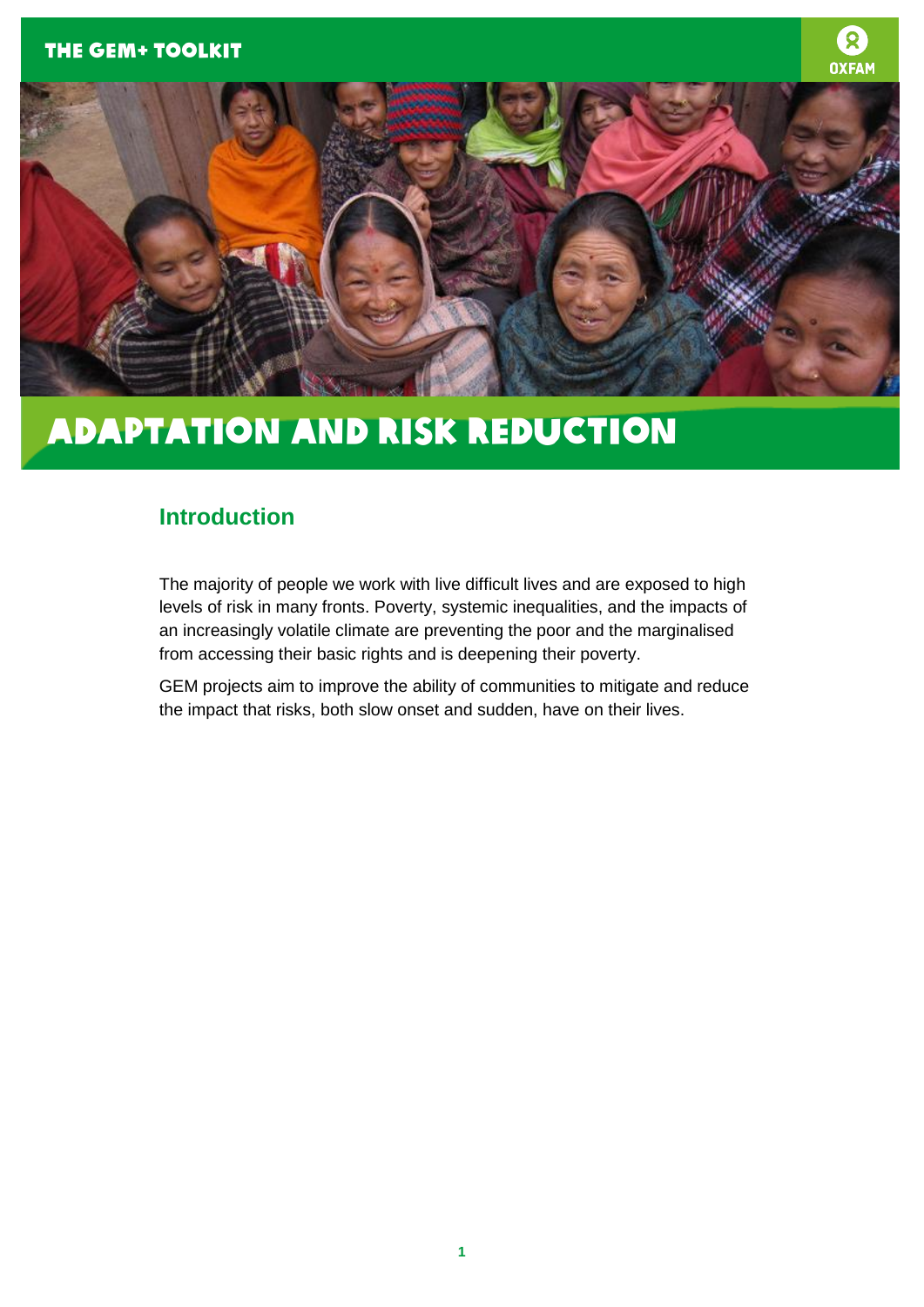

# Adaptation and risk reduction

#### **What's the problem?**

Climate change is one of the biggest global problems we face, and studies show us that it will get worse before it gets better: continuing to stress ecosystems to breaking point, making rain-fall patterns more erratic, and raising temperatures -- all resulting in a much more difficult environment for agricultural systems, and the communities depending on them, to subsist and thrive.

Climate change is, however, not the only problem. Inequalities in power, wealth, gender, and access to rights and information affect billions of people on a daily basis. People's ability to reduce and manage these other risks is integral to their ability to build a sustainable livelihood despite environmental challenges and climate change. That's why our approach acknowledges and addresses the interdependencies between social, cultural, political and environmental risks when designing ways forward to wellbeing.

#### **Gender and risk**

It is clear that hazards affect people differently based on circumstances such as wealth, gender, social status, where they live, how representative institutions in that country are, social capital, etc. Studies and data show that women are often more vulnerable than men, e.g. after experiencing a sudden shock. This is because of the structural inequalities that limit their capacity to adapt and respond. Supporting women to overcome these limitations is a fundamental part of our ARR work.

Rather than framing climate change adaptation as incremental adjustments to a changing world, we address the complex, root causes of vulnerability with practical, on the ground, solutions, that are born from participatory and gender sensitive analysis.

#### **How do we work?**

We aim to build adaptive and trans-formative capacities at all levels of society — from individuals and households, to local, district and national governments. The outcome of our climate change adaptation work is to enhance:

**Absorptive capacity** – the capacity to take intentional protective action and to cope with known shocks and stresses. It is needed as shocks and stresses, like extreme weather events, will continue to happen.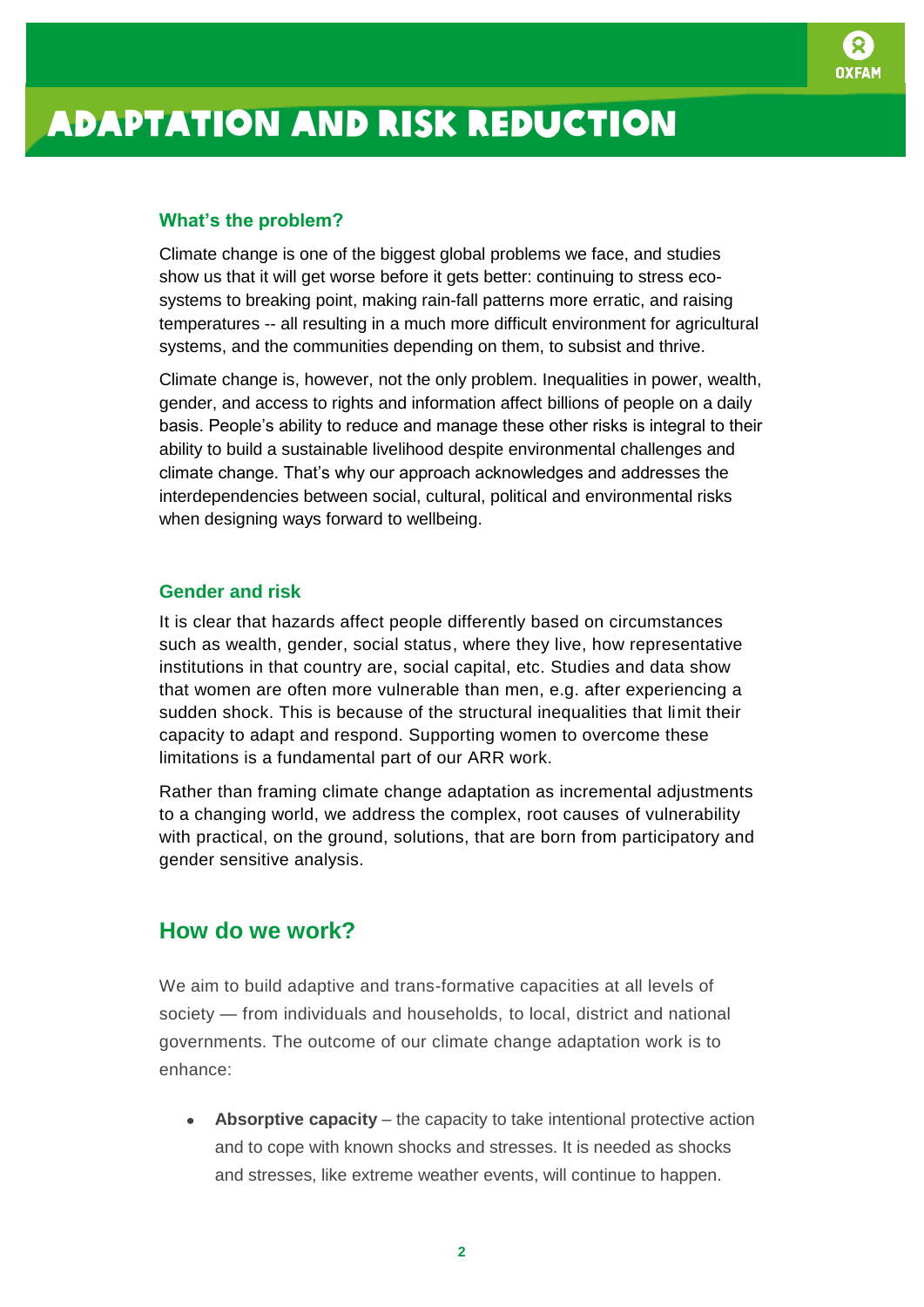

## Adaptation and risk reduction

- **Adaptive capacity** the capacity to make adjustments in anticipation of, or in response to, change, in ways that create more flexibility in the future.
- **Transformative capacity** the capacity to influence the people and systems that drive risk and vulnerability.

### **How do we do it?**

Oxfam uses the **[Vulnerability and Risk Assessment \(](http://growsellthrive.org/page/vulnerability-and-risk-assessment-vra)**VRA**)** and **[Participatory Capacity and Vulnerability Assessment](http://growsellthrive.org/page/vulnerability-and-risk-assessment-vra)** (PCVA) tools to identify the sources of risk and vulnerability – whether they result from climate change impacts, weather impacts, or other sources such as unequal access to resources or conflict – and develop, based on the findings, CCA and risk reduction measures.

The PCVA and VRA methodologies are complementary**.** The PCVA (local level analysis) has often served as a prior step to the VRA (social-ecological landscape analysis). With the input from existing or recently implemented PCVAs, the VRA supports a participatory process which collates detailed knowledge from communities in a given landscape with expert input that inform the identification and prioritisation of hazards, issues, social groups and livelihood activities – and is followed by the design of ways forward.

Go to the **[PCVA](http://gemtoolkit.org/toolkit/participatory-capacity-vulnerability-analysis/)** and the **[VRA](http://gemtoolkit.org/toolkit/vulnerability-and-risk-assessment/)** tools to learn more about what to use in your context.

Both tools are designed to assess gendered experiences of risk and vulnerability. For more on how to assess and manage gender related risks, see **[Women's Economic Leadership](http://gemtoolkit.org/theme/womens-economic-leadership/)**.

#### **Further reading**

ACCRA Consortium. (2013). ACCRA takes its resilience game to Uganda's north eastern pastoral district of Kotido [Video content]. Retrieved 10 February 2016, https://www.youtube.com/watch?list=PLD1x2XBs8gBRXD9f2MiHpu1rUzOH9ZS5&v=mIgItjEpdE4